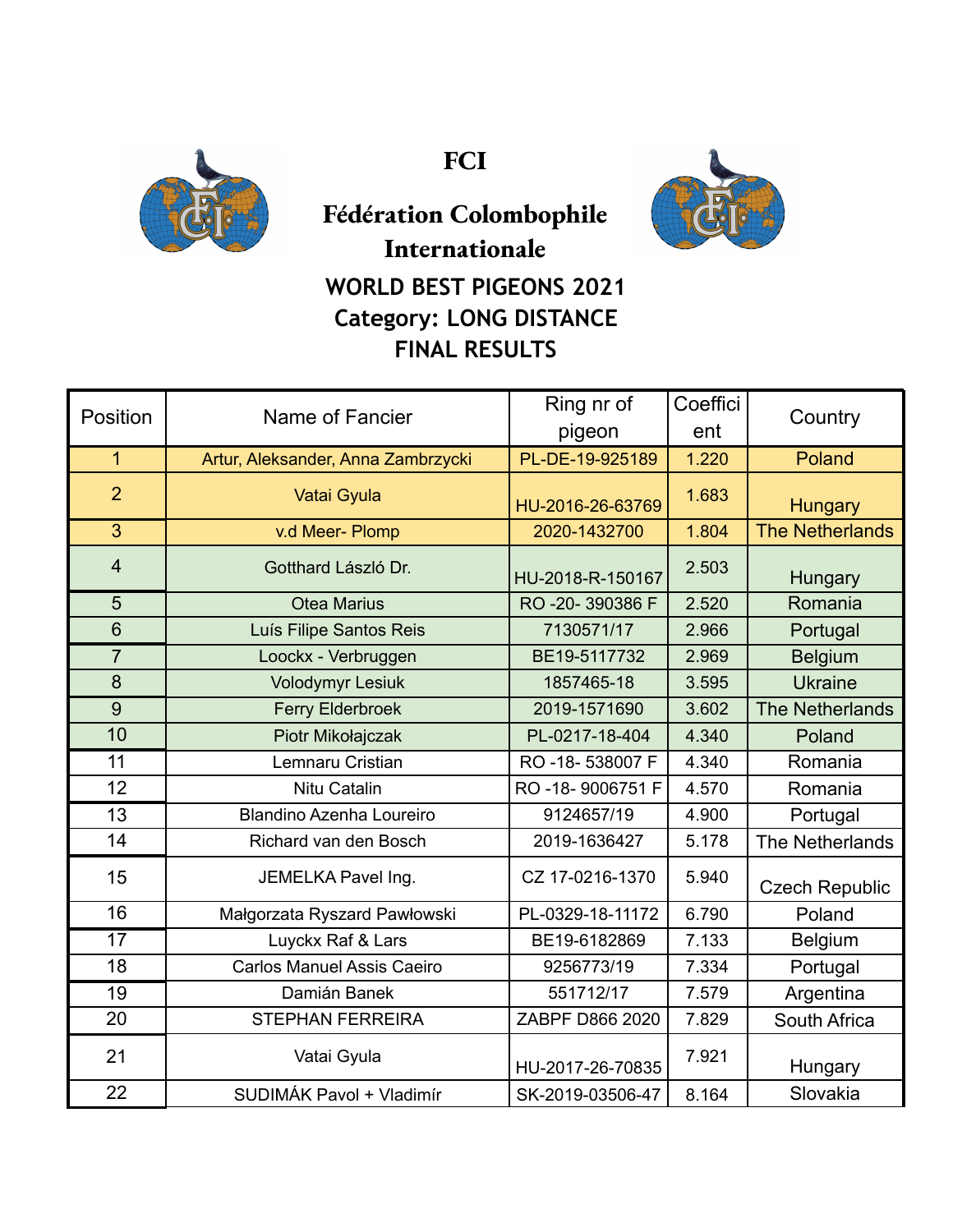|    |                                                        | $\overline{2}$         |        |                       |
|----|--------------------------------------------------------|------------------------|--------|-----------------------|
| 23 | Ariën - De Keyser                                      | BE19-4184595           | 8.770  | Belgium               |
| 24 | <b>Siegfried Schenk</b>                                | 07042-19-51            | 8.912  | Germany               |
| 25 | VALÍČEK Ľubomír                                        | SK-2018-0777-828       | 10.442 | Slovakia              |
| 26 | <b>CHALUPA Pavol</b>                                   | SK-2016-0208-841       | 10.468 | Slovakia              |
| 27 | Čipčija Srđan                                          | 142309-20-SRB          | 11.237 | Serbia                |
| 28 | Marcelo Lagrutta                                       | 1276097/20             | 12.028 | Argentina             |
| 29 | Ostap Horak                                            | 2278078-18             | 13.262 | <b>Ukraine</b>        |
| 30 | <b>SG Liebl</b>                                        | 07216-19-72            | 15.091 | Germany               |
| 31 | Rafael Stepanosky                                      | 574116/17              | 15.456 | Argentina             |
| 32 | <b>FILIPI TEAM</b>                                     | CZ 17-072-660          | 16.960 | <b>Czech Republic</b> |
| 33 | Astaloš - Kočo                                         | 019078-19-SRB          | 17.040 | Serbia                |
| 34 | illia Bostan                                           | 3338024-19             | 17.182 | <b>Ukraine</b>        |
| 35 | Kovač Atila                                            | 019706-19-SRB          | 17.197 | Serbia                |
| 36 | Tianwaitian Meng Fanhao                                | CHN2021-99-0025<br>576 | 17.248 | China                 |
| 37 | <b>Didier HOFLACK</b>                                  | FR 028233-19           | 19.047 | France                |
| 38 | <b>TEAM FLAVIGNY MSL</b>                               | FR 154741-19           | 20.743 | France                |
| 39 | <b>JOCHMAN Zdeněk</b>                                  | CZ 17-0178-7679        | 22.490 | <b>Czech Republic</b> |
| 40 | <b>KRASIMIR TERZIEV</b>                                | BG 33515 - 20          | 23.328 | <b>Bulgaria</b>       |
| 41 | Tianzhidao Team(Li Guonian+Min Xiaolin)                | CHN2021-99-0000<br>023 | 24.046 | China                 |
| 42 | <b>BERDJ ARZUMANYAN</b>                                | BG 58926 - 18          | 24.073 | <b>Bulgaria</b>       |
| 43 | Liu Xiaobo Chun Yu Meng Jiaoxiudang                    | Chn2021-99-00033<br>45 | 24.614 | China                 |
| 44 | Matijević Željko                                       | CRO-08128/19           | 24.893 | Croatia               |
| 45 | Karl-Heinz u. Michael Stumme                           | 07292-18-259           | 26.774 | Germany               |
| 46 | Uzun Milan                                             | CRO-26772/19           | 29.077 | Croatia               |
| 47 | NIKOLAY RAKOV                                          | BG 10946 - 19          | 31.408 | <b>Bulgaria</b>       |
| 48 | <b>Tanguy GERVOIS</b>                                  | FR 260613-16           | 31.463 | France                |
| 49 | PELLACANI SERGIO                                       | 208611/17              | 36.327 | <b>Italy</b>          |
| 50 | JULIANO DORNAS (ITAÚNA) COPA<br><b>CENTRO OESTE MG</b> | 8104298/2018<br>FCB-BR | 38.035 | <b>Brazil</b>         |
| 51 | Matijević Željko                                       | CRO-15657/18           | 47.326 | Croatia               |
| 52 | <b>MORETTI G e A</b>                                   | 424874/18              | 49.742 | Italy                 |
| 53 | TOM - S.C. CONGONHAS                                   | 8125586/18<br>FCB-BR   | 53.254 | <b>Brazil</b>         |